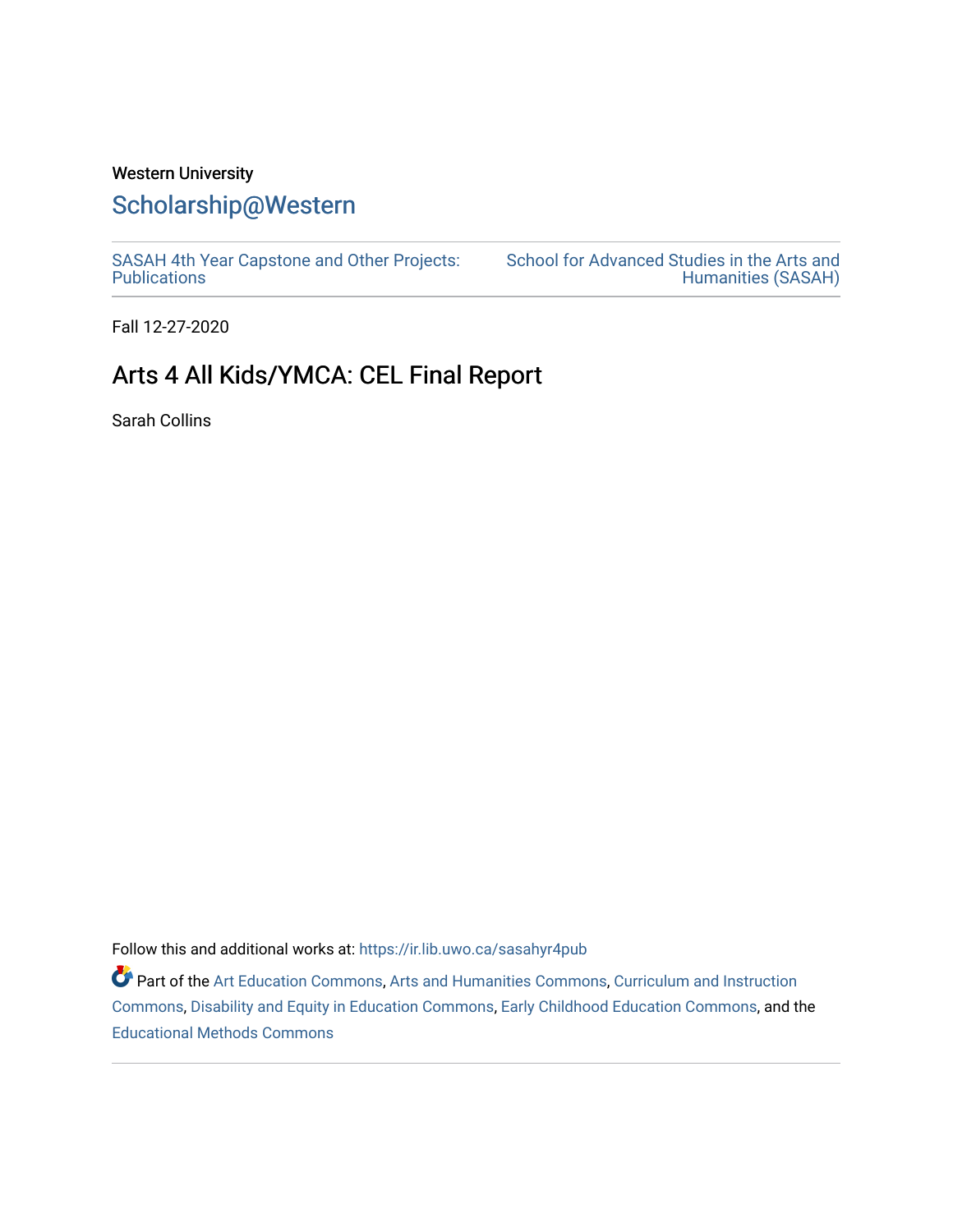### Sarah Collins

Dr. Barbara Bruce

December 27, 2020

#### Arts 4 All Kids/YMCA: CEL Final Report

I completed two experiential learning placements with nonprofits in London in the field of childcare. The first was a semester-long volunteer experience with Arts 4 All Kids and the other was a paid position with the YMCA of Southwestern Ontario, a position I have held for two years. Childcare was not something I was seriously considering as a career path initially, and therefore I had no specific goals when starting my first CEL other than exploring the realm of teaching out of personal interest. This would change for my second CEL, as I took a more focused approach in choosing a position that would help me to achieve a career in education and childcare.

For my first CEL, I volunteered as a creative writing instructor at Arts 4 All Kids, a nonprofit organization that provides children from low-income families the opportunity to participate in classes of varying arts disciplines. I taught two forty-five-minute classes once a week, each with ten students of ages ranging from 7 to 12.

I had, for quite a while, wanted to try my hand at teaching. I have had many people tell me to go into the field, mainly due to the fact that I can speak French and French teachers are currently in high demand all over the province. While I do not necessarily believe in choosing a career based only on the availability of work, I have worked with children in the past and have always enjoyed it and have been curious about entertaining the prospect. When I heard about the opportunity to work with Arts 4 All Kids, I did not hesitate to respond, not only because it sounded like an incredible organization, but because it felt like the chance I had been waiting for.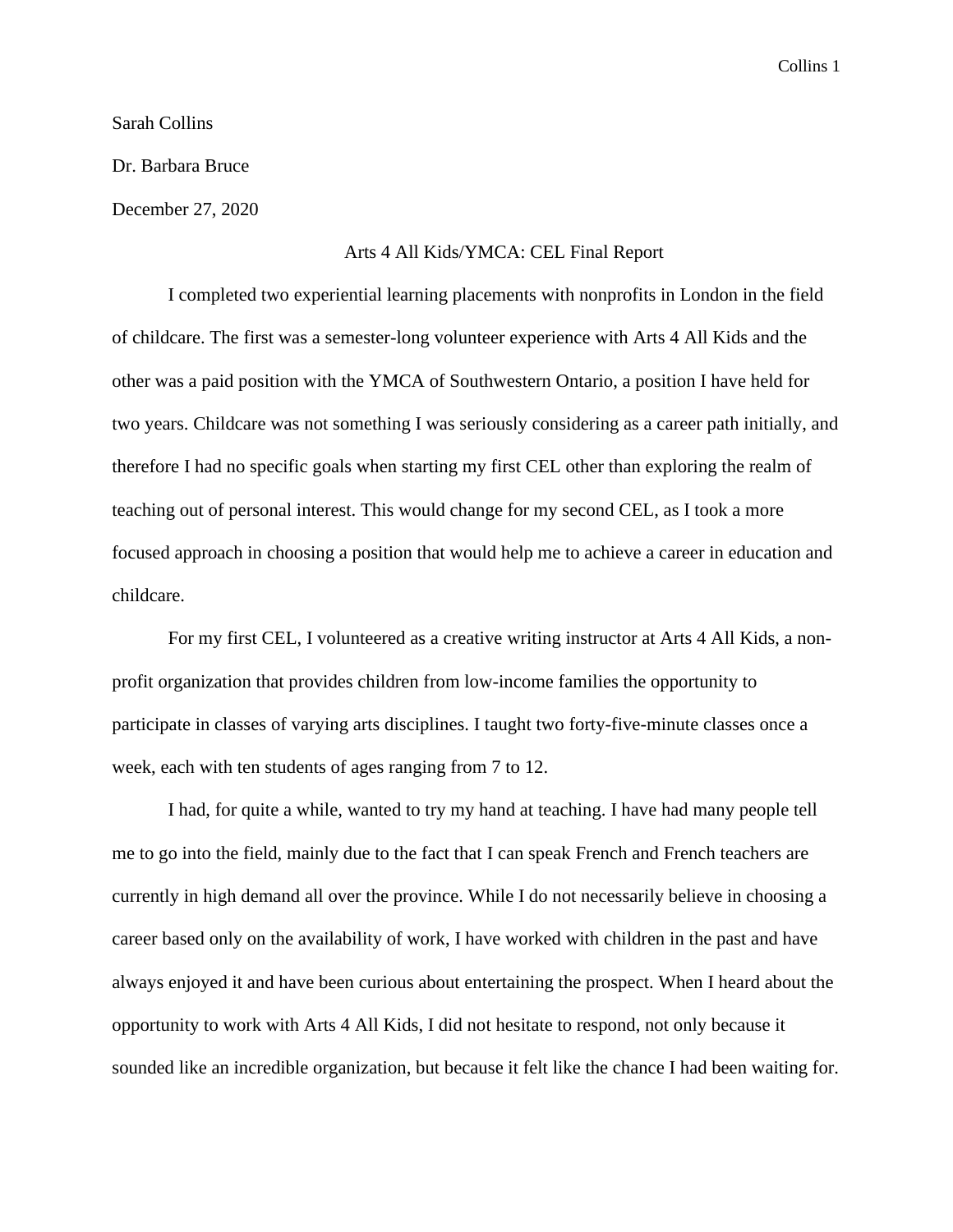To clarify, this is not the story of someone who has a dream which they are suddenly allowed to pursue. I never wanted to be a teacher when I grew up, in fact, I have never been sure about what career I would like to pursue at all. I still cannot even decide on a second major let alone what I will be doing for the rest of my life. I have watched my peers discover their passions, leading them closer to their goals, while my own goals have not even been set. Finding your place is no easy task, but it is made ever more discouraging when all those who surround you seem to have it already figured out.

This is where I think the experiential learning component of the SASAH program has been and will most likely continue to be instrumental in my learning journey. For those in my position, unsure of their future, a trial run in a potential career can be extremely beneficial, as it was for me. I was able to experience, though on a very basic level, the role of teaching. Its joys, its hardships, its challenges, and its triumphs. And most of all I found that I enjoyed all of it.

Karen, the program director warned me at the beginning of my placement that this would not be a perfect simulation of what teaching at a school would be. For one thing, the children chose to be at Arts 4 All Kids and in my classroom, whereas children in school, if the choice were given to them, would often rather be anywhere else. I also did not have to mark anything; all assignments were just for fun.

Even though it was only a volunteer position, I treated my placement as if it were a real work experience. I made an effort to engage the students and find new and exciting assignments that I thought they would enjoy and learn from. I have always thought that the value of any experience relies on the effort put in by those involved. I knew the harder I worked, the more I would learn and the more skills I would develop, and indeed I believe I have learned a lot. Through trial and error, I was able to discover which activities worked best in the classroom and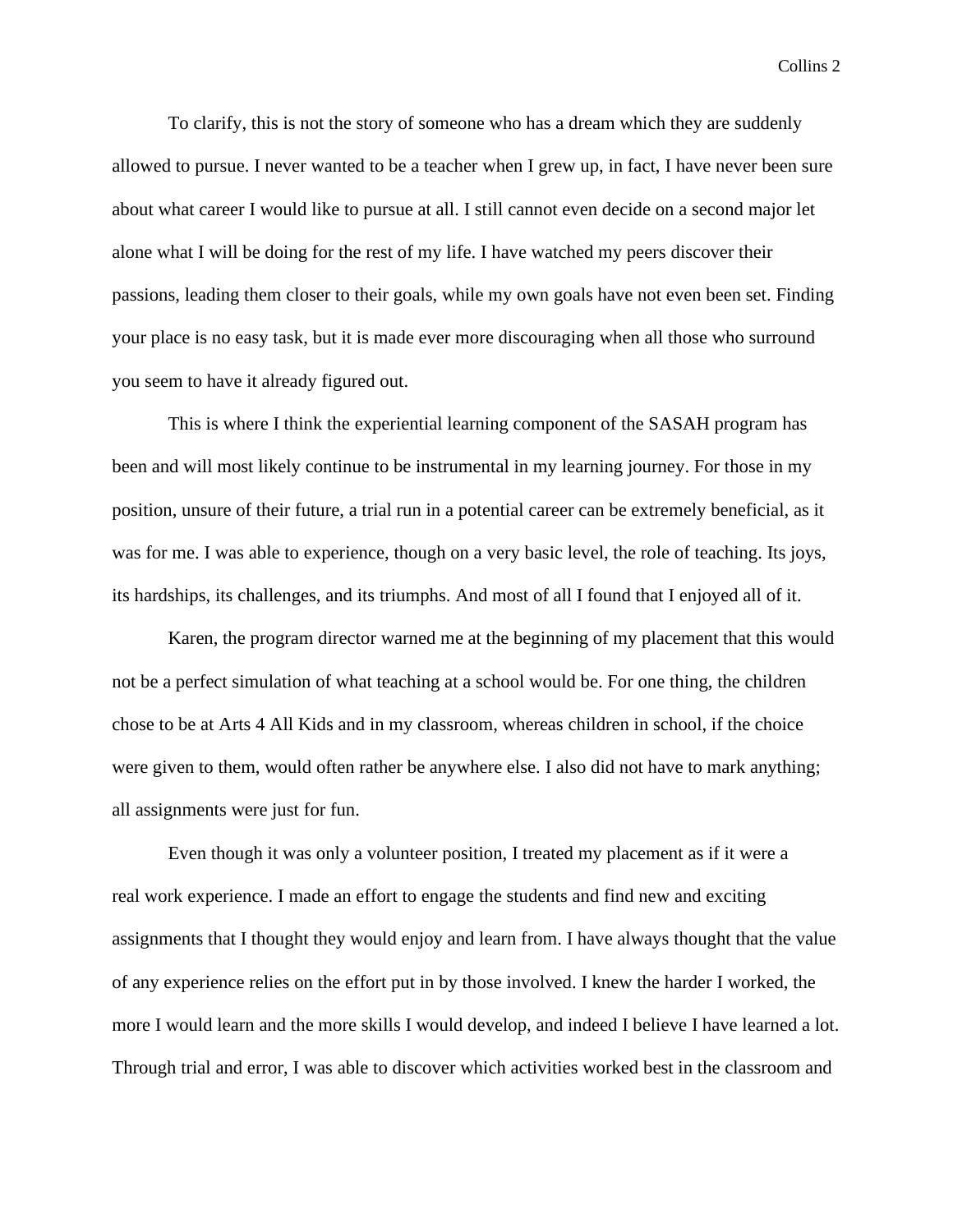which did not. Sometimes I would pick assignments that were too hard and left the students discouraged, sometimes they were too easy, leaving them bored. I now have a lot of respect for teachers that are able to engage their students while also making sure they learn something. It is no easy task. I had my victories though. Introducing the tales of Harris Burdick, the mysterious writer and his intriguing illustrations was a stroke of genius on my part, if I do say so myself. During the open house on the last day of class, my students proudly read their Harris Burdick stories aloud to their parents and showed them the pictures that had captivated their imaginations. As frustrating as it is to create engaging course content, I tell you this: the feeling you get when you finally reach a child and get them excited about learning makes it all worthwhile.

I was also able to learn a lot from the volunteers, many of whom were already teachers, including Karen. It was incredible to have them nearby because if I was ever unsure about how to handle a particular situation, I had several helpful mentors who were always happy to lend their support and advice. They were never patronizing, they treated me like a colleague rather than a student which I greatly appreciated. That recognition helped me to feel more confident and authoritative. It made me a better teacher because it made me feel like one. The nerves I had when I began my placement quickly melted away once I started to truly believe that I could fill the role of a teacher. I have my fellow instructors to thank for that, for it was largely due to their support that I felt as comfortable as I did.

For aspiring teachers, I believe Arts 4 All Kids to be the perfect placement. It is a relaxed environment very well suited to those inexperienced because it gives the feeling that the stakes are not so high. While it is challenging enough, it is not overwhelmingly so. It is an environment where everyone learns together, instructors and students alike. And because there are always two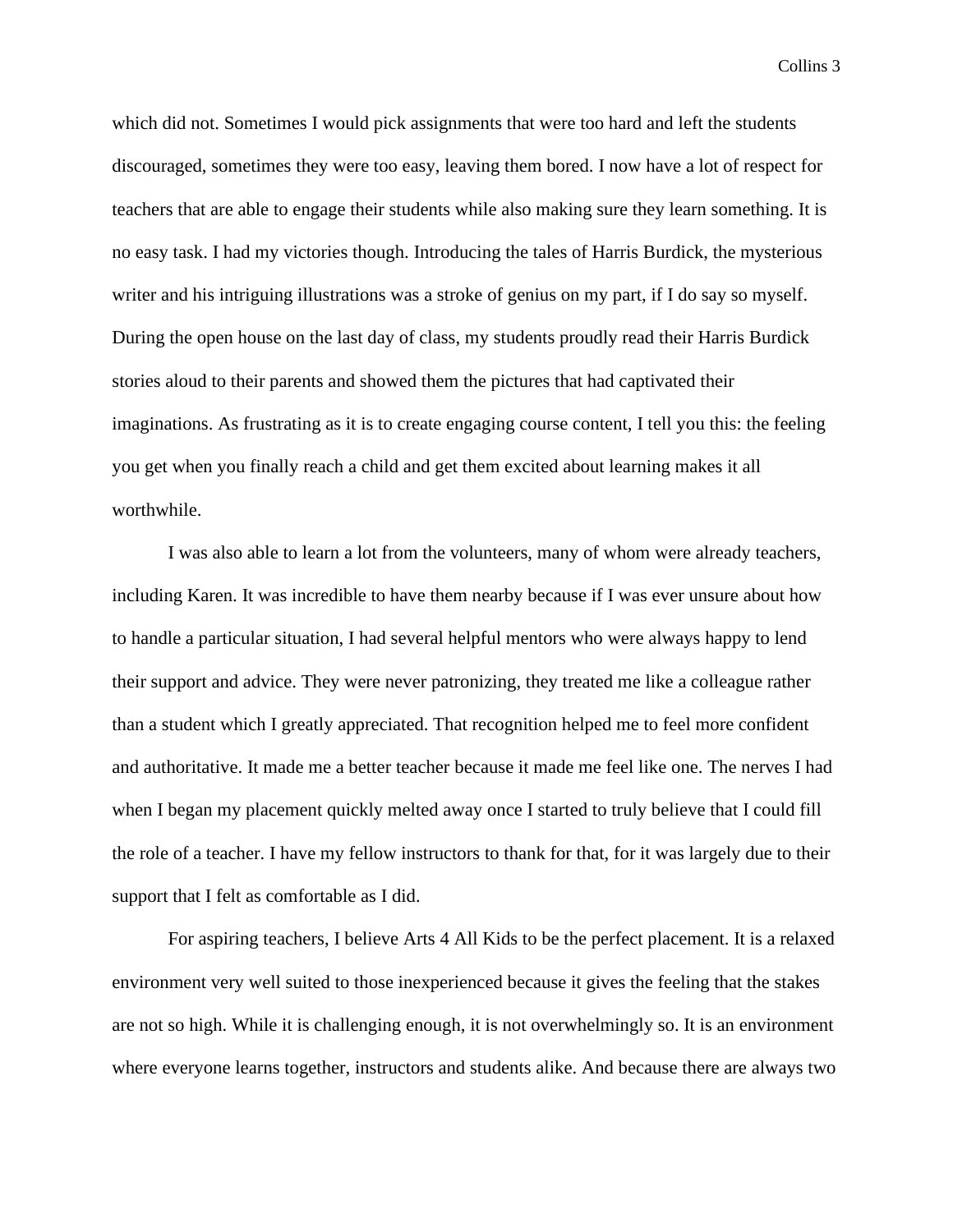or more teachers per class, there is always the comfort of discussing and bouncing ideas off of another person which can help to improve ideas and to problem-solve. It was a great way for me to be introduced to the career of elementary school teaching, which I feel more inclined to pursue now that I have experienced it a little.

For my second CEL, I got a job with the YMCA in the before and after school program at St. Sebastian Catholic Elementary school. After Arts 4 All Kids, I was inspired to pursue a career in childcare and the YMCA was the perfect place to continue my learning. I have loved my work at St. Sebastian and have continued my work beyond the scope of my CEL experience. This year will be my third school year at St. Sebastian with the same children.

Looking back on both of my CELs, I can see significant improvement in the ways I have conducted myself in both positions. After rereading my reflections from Arts 4 All Kids, I remember marvelling at the ease with which other volunteers spoke to their classes, the respect they commanded from their students, and how they managed to use a tone that was firm, gentle, and playful all at once. I remember how terrified I was to be standing in front of a room full of kids struggling to find the words to reach them. I remember how excited I was when I finally did reach them. My experience at St. Sebastian Catholic School has undoubtably built on my experience at Arts 4 All Kids. But in this position, I have graduated from learning how to communicate and teach children in general; I now focus on how to communicate with children with significant barriers and behavioural issues. I am no longer afraid or nervous when I speak to a large group of kids, in fact I feel that I speak with the same ease that I observed in the volunteers at Arts 4 All Kids who I looked up to. I have been lucky to have had such excellent mentors and peers who I could learn from in both of my positions.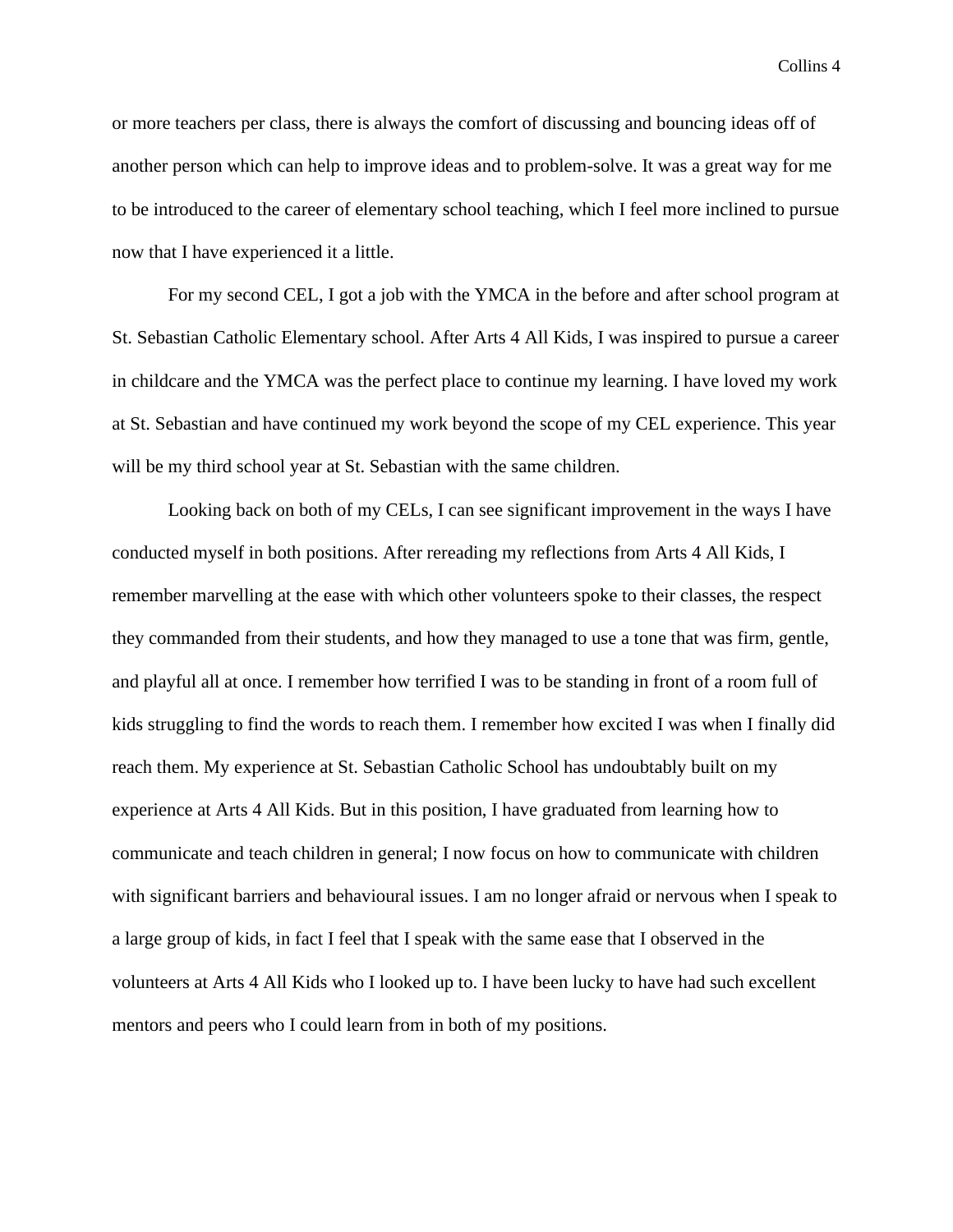At St. Sebastian I have the benefit of learning from not only my fellow YMCA staff members, but also the school staff: the teachers and support staff. St. Sebastian is a difficult school mainly due to its position in one of the least financially stable neighbourhoods in the city, and yet the teachers are some of the best and most dedicated that I have ever known. Their commitment to the well-being of the children at their school is exceptional and in some heartbreaking cases, exceeds that of the students' own parents. It has been their dedication to their work that has inspired me to show the same commitment in the work that I do at the school. I have come to regard my CEL as having less to do with my professional development in terms of my own success, but an improvement on my skills as an educator to better help the children in my care. At the end of the day, everything we do is for them. Those who forget this have a hard time in this job.

In my first reflection I focused on the behaviours I face and my process for implementing and evaluating behaviour management strategies. This is still an on-going and constant process for our school and the area to which I dedicate the majority of my time. It means having a mutual system of support between the school and YMCA staff, then developing behaviour management strategies, implementing them, experiencing failure, and repeating the process until we see improvement. Sometimes it is as easy as using tried and true methods that teachers already use successfully in their classrooms. Sometimes it requires a little more effort. Some of the behaviours we work with are so unique and unpredictable even the teachers are at a loss for how to manage them. This means working together with consistent communication and frequent staff meetings to decide how to proceed. I wish I could say that since my last two reflections, or even since I started this job ten months ago, that I have seen a significant improvement in those with behaviours due to my efforts, but I can't. Some have come leaps and bounds from where they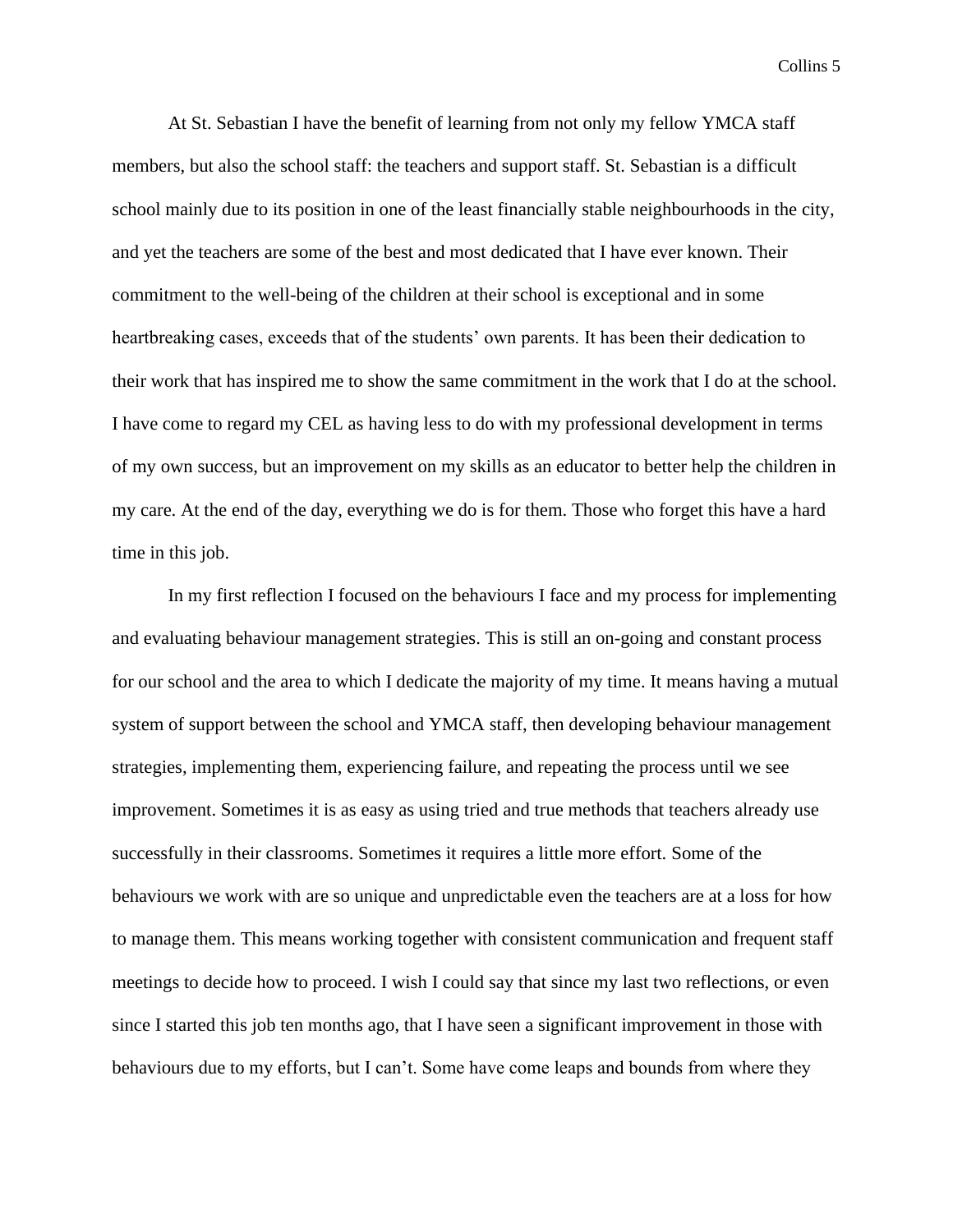were last year, or even where they were at the beginning of this year, others have regressed, and some students who had previously displayed exemplary behaviour are now developing disrespectful attitudes and frequently break the rules. I would be lying if I said it wasn't discouraging to see kids you have worked so hard to help fall further and further through the cracks—or even worse, to see them lash out and tell you they hate you after everything you do.

But there is hope. I have seen it. One girl used to react violently towards others whenever she was angry, but after months of discussions with her one-on-one about brainstorming other ways of dispelling anger without hurting herself or others, she is finally thinking about her actions and stopping herself before she hurts someone. Now when she gets angry, she goes outside and screams as loudly as she can, stomps her feet, or kicks inanimate objects. It's not a perfect system, but it's an improvement. We came to the decision that we can't stop her from being angry or get to the root of what makes her angry—she has a therapist for that. All we can do is help her control her reaction. It may not seem like much, but to me it makes a world of difference. After so much time and effort, trial and error, to see her use the strategies that we worked on together, to see her stop and think about her actions and how they will affect others like we talked about so often, it's a visible sign of progress. It's a reminder that my efforts are not in vain, and it's a sign that I have seen in other students and that I hope I will see more often as I continue my work.

This CEL has been an incredible experience. As I said of my previous CEL, I place great value on experiential learning, and I think it is a very important component of the SASAH program. I would never have had this job if it weren't for experiential learning. It was my placement at Arts 4 All Kids that gave me the interest and the experience that allowed me to pursue my current position. I am a living success story—my current career path was a direct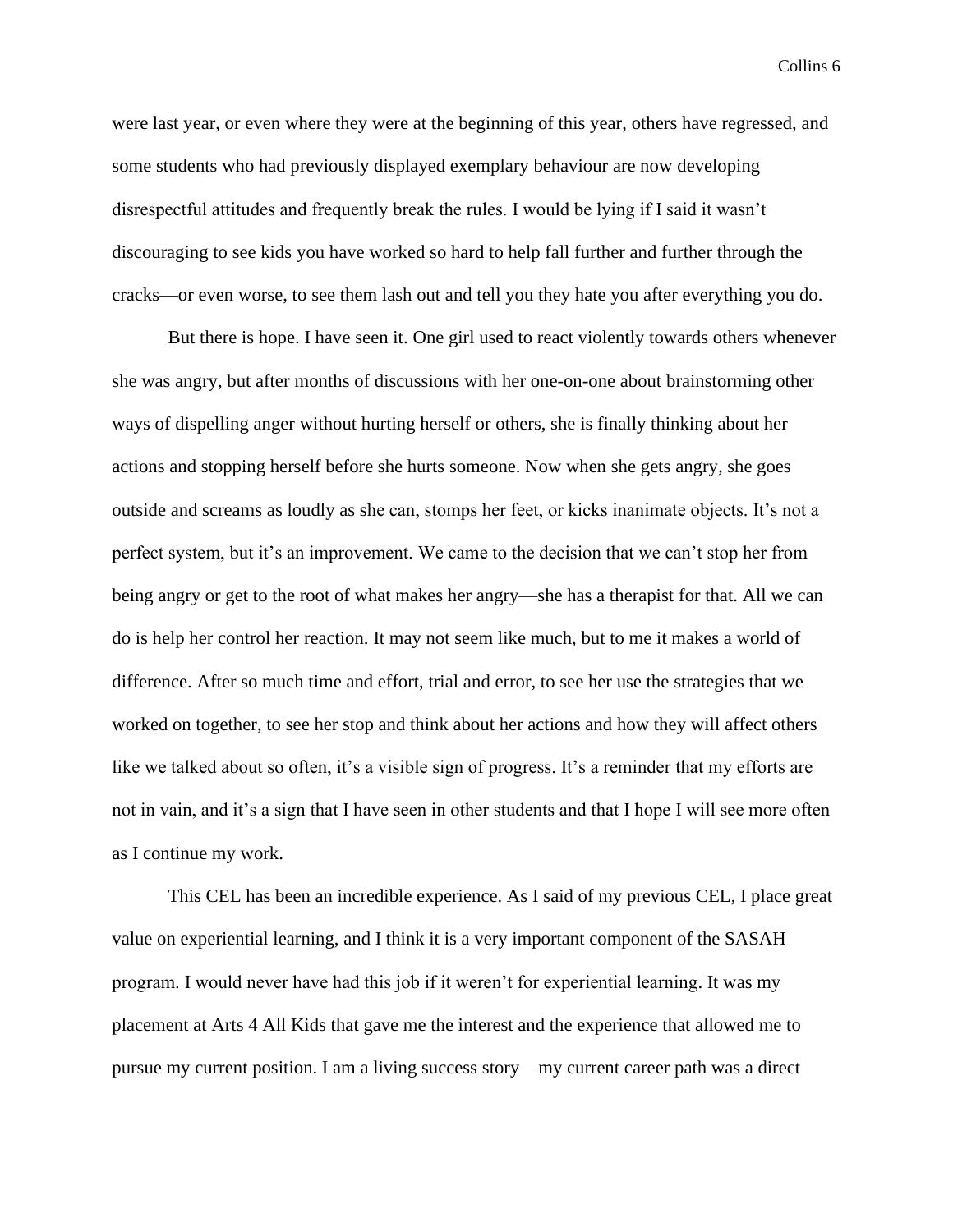result of the SASAH experiential learning program. Not only has this process given me a passion for teaching, working at St. Sebastian has refined that passion into a focus on underprivileged children or children with learning disabilities or barriers. I want to do more than just teach, I want to be an advocate for the kids who aren't getting the support they need, either due to financial or familial reasons. I want to be the one to believe in a child when no one else does.

I do not believe that any particular knowledge from the SASAH program has helped me in my work for the YMCA. I don't think that SASAH has groomed me to be a good teacher, however I do believe being a SASAH student has had a positive effect on my work. SASAH has taught me above all else to be resourceful, to think critically, and to look at a problem from all possible angles. These are skills I use every day. I am constantly re-evaluating and repurposing resources at my disposal to better serve the children in my care. While no SASAH class has directly related to my line of work, being a SASAH student has changed the way I engage with problems and how I go about finding solutions. I think that unlike other programs that have a very clear-cut, linear pathway that leads to a degree, SASAH is what you make of it. I don't think that any of the classes or projects are useless no matter how far the subject matter may be from our preferred area of study. It is ultimately up to us what we choose to take from our own learning, and this is what SASAH students need to realize in order to make the most out of this program. The CEL component of SASAH has taught me that in terms of career opportunities, with a SASAH education, the sky is the limit. I know now that education doesn't have to be linear. It isn't necessarily about what you know, but how you use that knowledge for a given task. SASAH may not have taught me about childcare, but it has given me skills I can use in just about any career I choose to pursue, including (as I have demonstrated) childcare.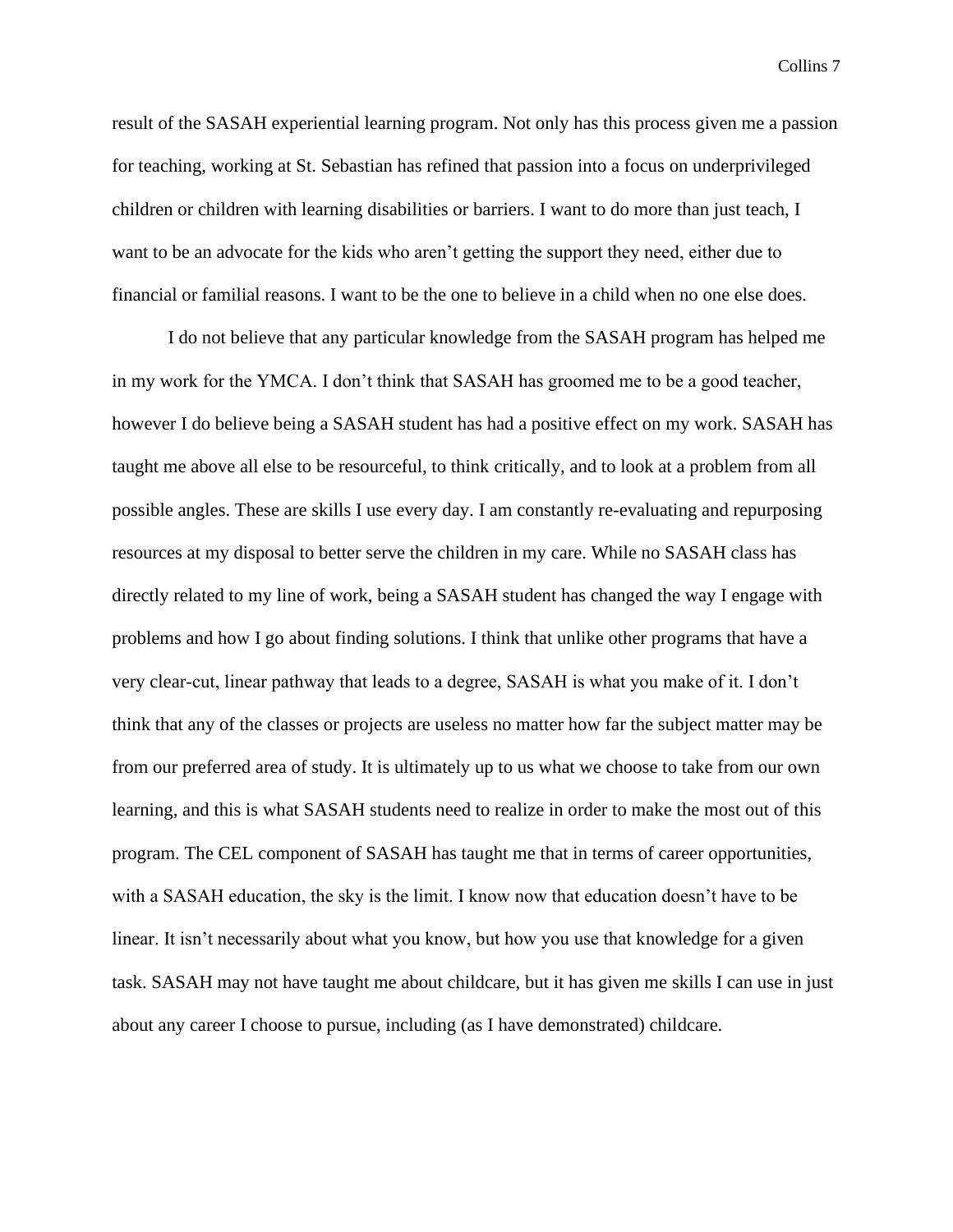I presented my CEL experiences along with my fellow students on November 27, 2020. I Other than challenges associated with virtual format for the event, I found the most difficult part of creating a presentation about my CEL experiences was condensing two and a half years of work into seven minutes. While many of my peers had done semester-long experiences or summer internships, I had been working at the YMCA for nearly two years, and my work was still on-going. It was hard to summarize a job that had consumed so much of my time and effort, and had become such a huge part of my life. How do you communicate the meaning and magnitude of those experiences in only a few minutes? How do you make an audience understand how much these experiences mean to you? I was able to summarize the major points about what I do and to what end, but I don't know if that summary is an accurate reflection of what it's like to work where I work.

I was pleased during the question period after my presentation, when Dr. Patrick Mahon asked about the language I use to discuss sensitive topics related to students who struggle either financially or behaviorally. Working with children from struggling families is something I am extremely passionate about and makes up a large part of my work, but only spoke briefly about it during my presentation, being sensitive to time. I was glad that Dr. Mahon gave me an opportunity to speak more about it.

Dr. Mahon if the language I used was something that came naturally to me or if it was a learned way of communicating. At first, the question intrigued me; This kind of language does not come naturally to me at all, in fact I feel as though I am constantly reassessing my language and trying to find the words to describe exactly what I do for work. But the more I think about it, the more I realize that this is actually a very tangible representation of my learning journey in this field. As I go back and read my CEL reflections, I have noticed an evolution in the way I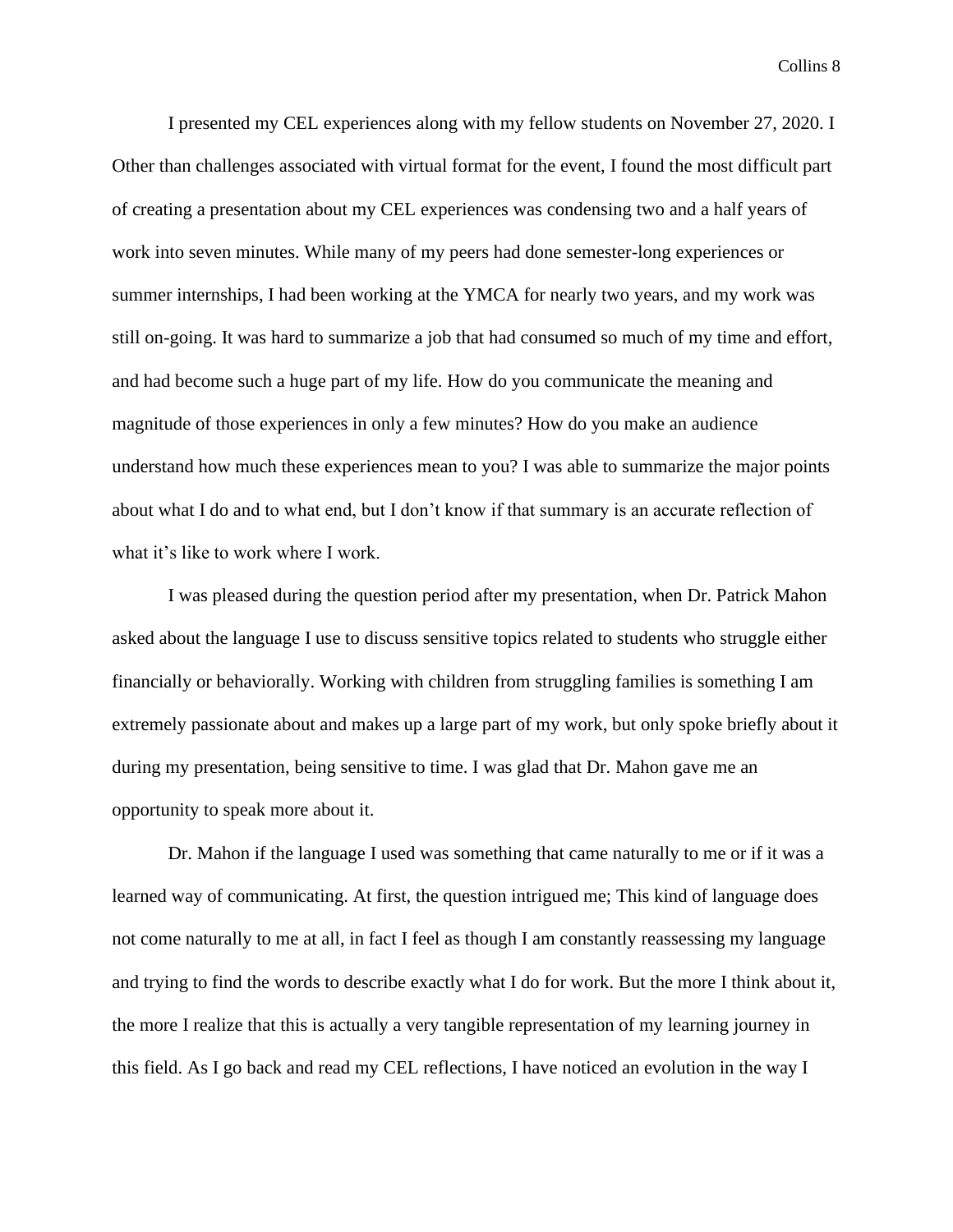communicate about the unique learners I work with. As I learn new ways of working with these kinds of students and become more comfortable in these environments, the ease with which I describe my work is also greatly improved. Even now I find myself reevaluating my words, but I definitely feel more confident talking about my work now than I did a year ago. This question helped me to reflect a little bit deeper on my experience as an educator in general. As I explained when answering Dr. Mahon's question, language in important because it can greatly affect a person's perception of an individual. At St. Sebastian, we have a reputation for having all the "bad kids". Supply staff frequently list our school as a site they are unwilling to go to, either because of a past negative experience at our school or because of its reputation as a "bad school". This label changes the perception of our school and by extension, the students who attend it. I do not in any way deny the fact that this school is a difficult and stressful place to work—in fact, I'd be the first to admit it. I do not, however, agree that it is a "bad school" or that my students are "bad kids". This is an oversimplified label for a very complicated problem and effectively writes these kids off as "lost causes", undermining their ability to grow and change and make positive progress. It bothers me that a person who works in education could think about a child in this way. The children I work with are not "bad kids", they are kids that often come from bad situations through no fault of their own. To lose sight of this would be to fail as educator. My job is to help and guide my students in a positive direction no matter who they are, where they come from, or what kind of barriers they may have. Every child has the potential to succeed and it's up to the educator to believe in that potential and cultivate it. The way I use language isn't just about being politically correct or respectful, it's a reminder to myself and those around me that the work I do is important and the way I think about it is important. Sometimes the simple act of believing in someone can make all the difference.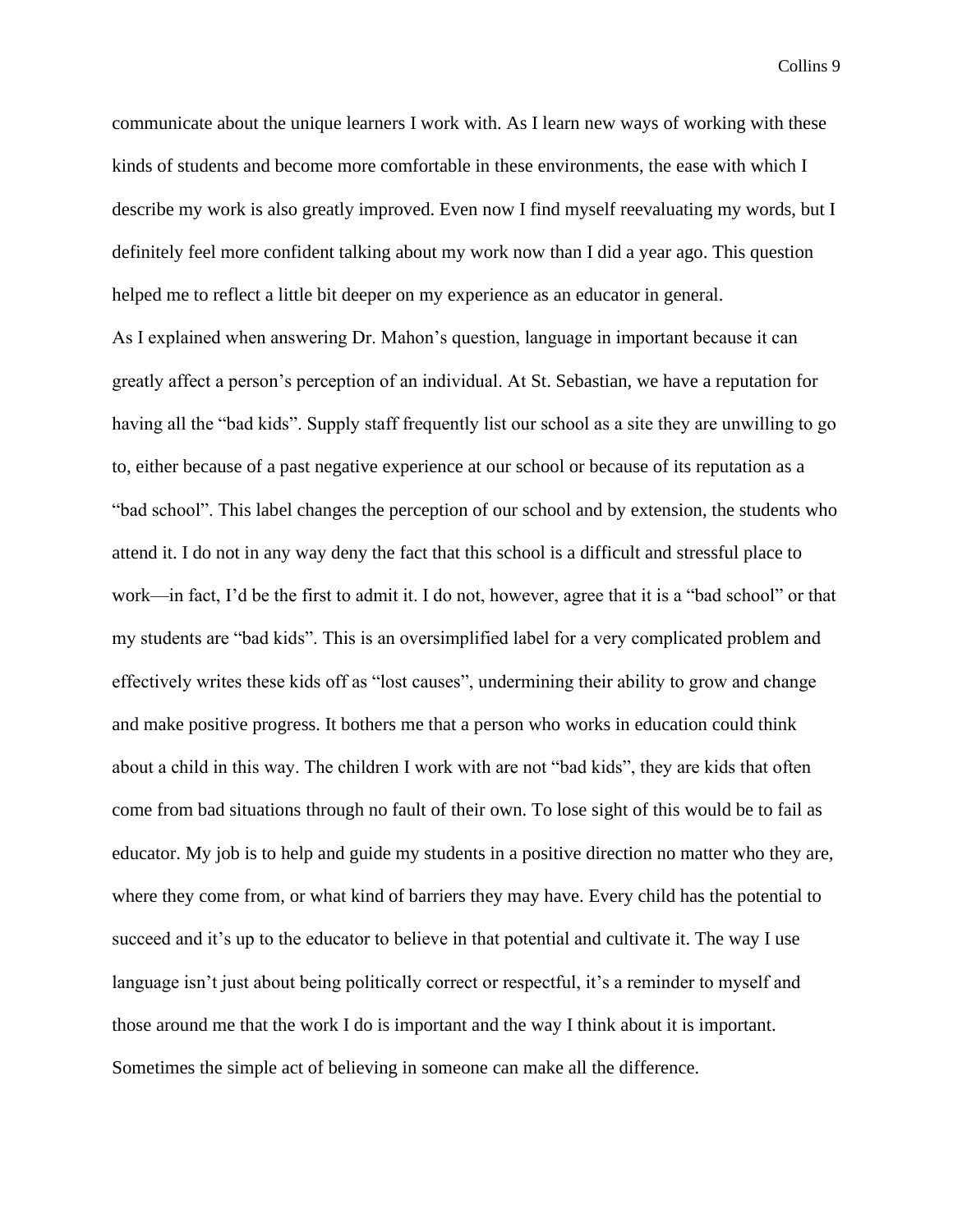More recently, a few weeks after I gave my presentation, I learned a new lesson that I have struggled to accept, but I feel is important to discuss.

During my presentation, I mentioned my work with children with special learning needs. I talked about how proud I am to do this work, especially because I have no training in this field. Frankly speaking, I am completely unqualified to work with the students who I work with, these are students who require professional assistance, but due to lack of funding to our program, this is a role I have had to take on. As daunting a task as it may seem, I have really enjoyed this work. It can be challenging, and sometimes terrifying, but I feel as though I have managed quite well.

The student I work with most often is a 6-year-old boy who exhibits episodes of manic behaviour, in which he becomes violent and destructive. He is not naturally aggressive; in fact he is one of the kindest children I have ever known. He knows the name of nearly every student, teacher, and custodian in the school and treats them all as friends, he makes others feel better when they are hurt or sad and is generally a very warm and friendly presence in the school. Unfortunately, on bad days, he seems to lose control of his actions and he behaves in a way that is unlike him, almost as if he isn't there anymore. On these days, he's dangerous. This child has professional support during school hours, but I am his support during Y program, though, as I have stated, I have no training in working with kids with special needs. This hasn't stopped me from finding ways of managing this child's behaviour. Early on, I discovered that we had a mutual interest in superheroes. With this in mind, I brought in my comic books to read to him for quiet time, we decorated superhero masks and drew pictures of our favourite superheroes. I also found that if I saw that he was becoming agitated, I could distract him by playing a make-believe superhero game. I had seen the Joker in the hallway or the Green Goblin sneaking around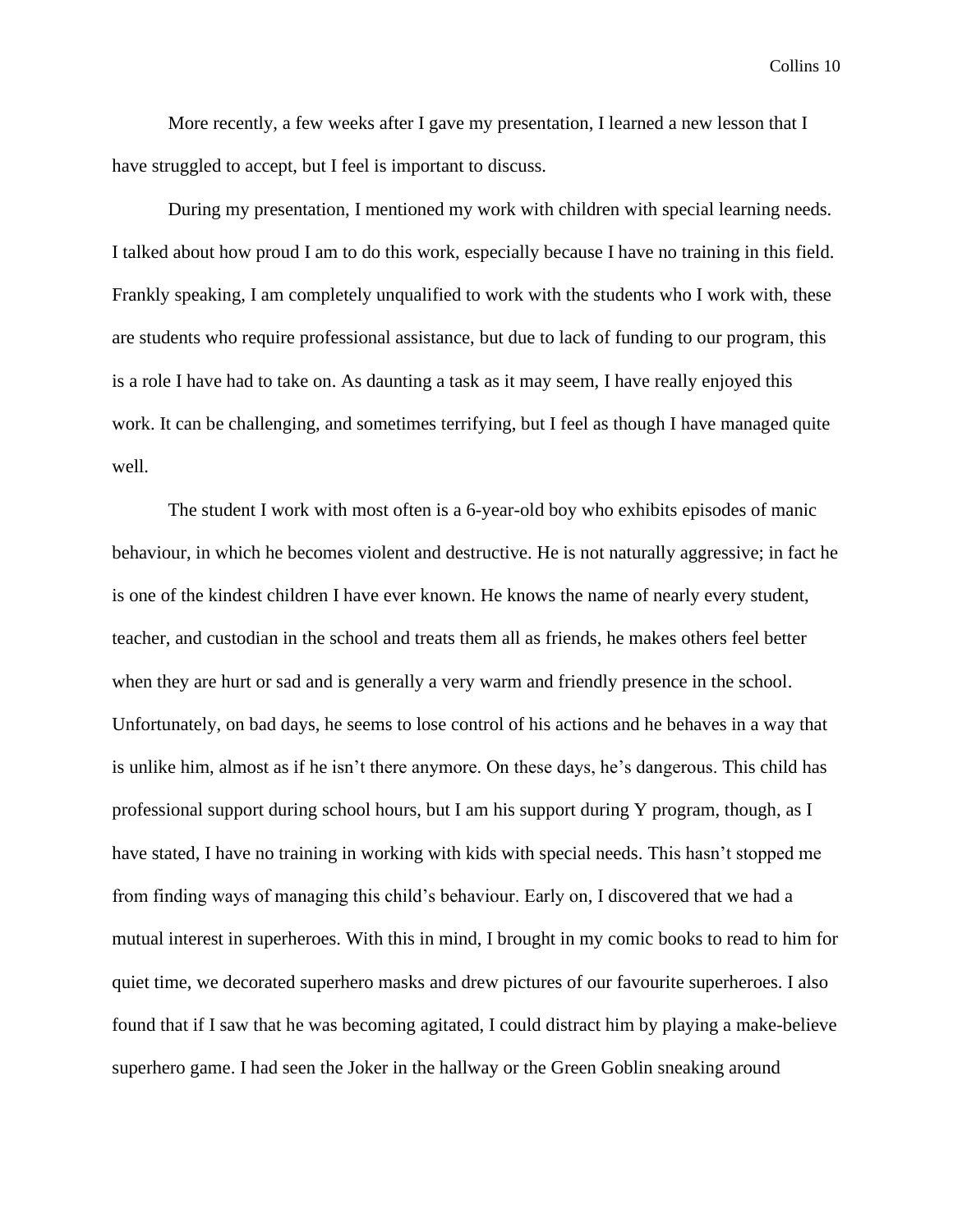outside, and the two of us needed to investigate right away. I would keep him interested by imagining all sorts of exciting adventures; one day the hallway was flooded and we needed to take a submarine to get across, another time the classroom was covered in laser beams that we needed to crawl through to escape. These strategies allowed me to build a strong bond with the child and we have become great friends. The superhero game was so much fun, that it has become not only a tool for de-escalation but, but a constant and on-going activity. I am now permanently known as "Wonder Woman". The strategy was successful in limiting negative behaviour, but unfortunately, did not eliminate it.

This year, his violent behaviour has reached a point where the safety of the other children and staff are in jeopardy. Just before the Christmas break, after attacking another student quite viciously, my superiors made the decision to suspend him from our program indefinitely. It may sound like an easy decision, but it was heartbreaking to me. I have loved working with this child, and while many see him as a lost cause, I know he can do better. I said before, he's one of the kindest children I have ever known, and if he could just get the right help to work through whatever is causing this violence, I know he could be successful. I fear that he may never get the help he needs, that this suspension may be the first step in a downward spiral.

I feel as though I have failed him. It was my job to take care of him and I couldn't do it. The hours and hours I spent working with him were in vain. As hard as it has been, it has forced me to accept the fact that no matter how hard I try, I won't be able to help everyone. I wish it weren't true, but I know that if I want to work in this field, it's something I need to be aware of. Some children will be beyond my skill to assist, and no matter what I do, they will fall through the cracks. It won't stop me from trying though.